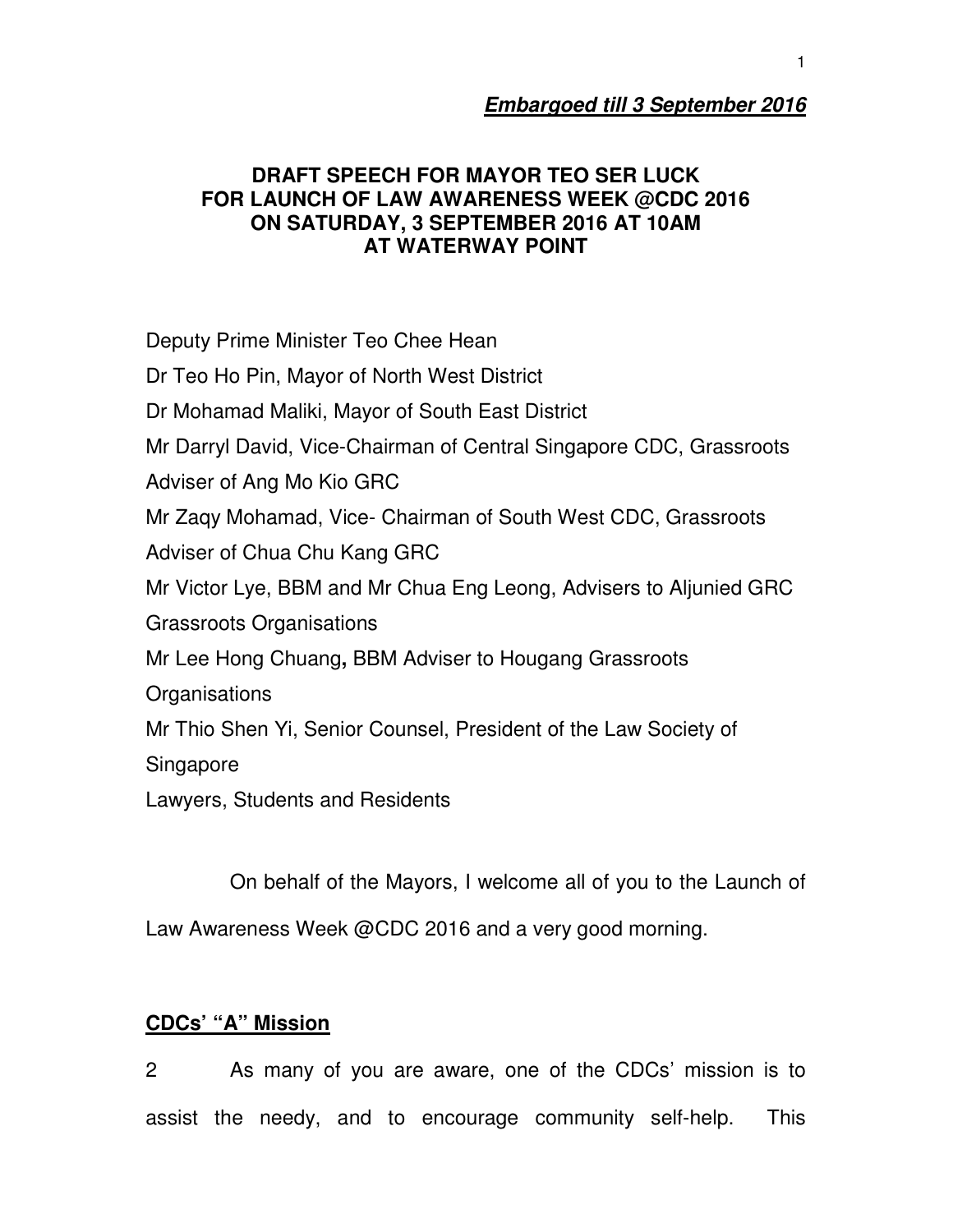collaboration is a very good example of the **kampong spirit** to help each other and how the CDCs function as a conduit, aggregating the right resources and networks to bring services closer to the ground.

#### **3Ps Partnership**

3 We cannot do this alone. It is only through collaboration valuable partners, such as the Law Society and the help of the many volunteer lawyers and law students from NUS and SMU that we can do this.

4 For this year, over 250 Law Students from NUS and SMU, as compared to 150 for last year, were involved in helping in the Law Talks and the Community Legal Clinics. They even helped to organise today's events. **It is not only beneficial to the community but also exposes students to real-world experiences of law** beyond textbooks and classrooms, which will certainly help to nurture a more caring and cohesive society. It is a win-win for all.

#### **Law Awareness Week @CDC 2016 Logo**

5 This critical 3Ps collaboration is clearly symbolised in the Law Awareness Week @ CDC logo, as shown in the backdrop. The "**Balance of the Justice Scales"** reflects that **"**everyone should be equally empowered with legal knowledge", the "**Three Light Rays**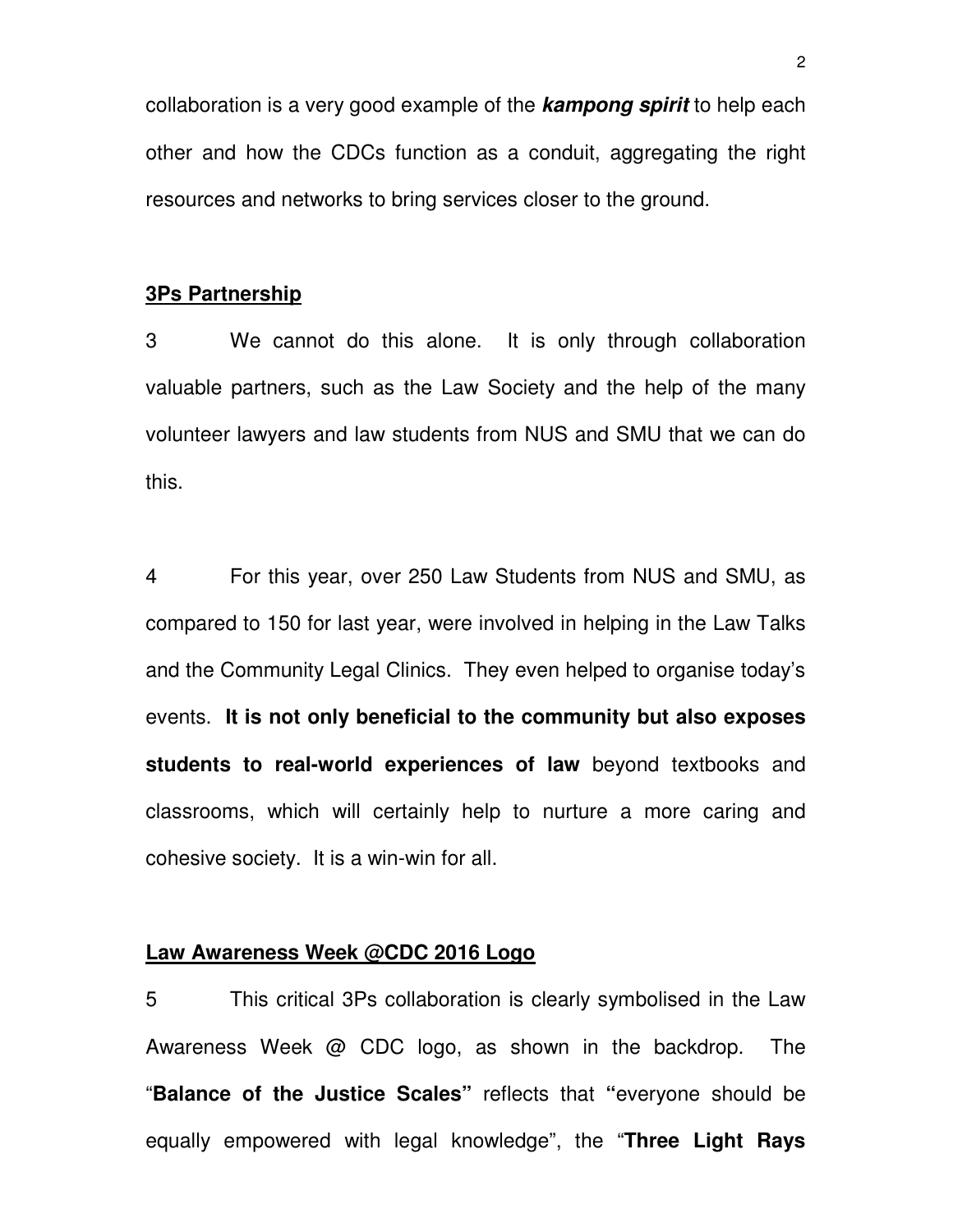**above the Light Bulb"** reflects our 3Ps coloration - CDCs, Law Society and NUS and SMU", the **"Illuminated Light Bulb"** reflects better understanding, knowledge and insight about the law, and the "**Four Loops in the Light Bulb" signifies our** Singaporeans as one. This logo was actually designed by our talented law students. Give them a round of applause.

#### **More Talks For Different Age Groups**

6 Last year, in line with the theme of SG50, Law Awareness Week directed its efforts towards helping the pioneer generation in their golden years. This year, as we look forward, the focus of Law Awareness Week 2016 will also be geared towards younger adults. One of the key issues for this year is the responsible use of social media, especially with regard to cyber wellness. Another would be one dealing with errant contractors which are often faced by newlyweds such as topic on Consumer Protection Law and buying/selling residential property. Other topics such as Advance Planning, Community Dispute Resolution Act and Family Law remains important and we will continue to do it to meet residents' needs. For these talks, we will be engaging experience lawyers in the relevant field. At the same time, our student lawyers will also be there to assist in whatever ways they can, be it, doing simple translations to referring the residents to the relevant authorities if needed. At the same time, very often, a person in need of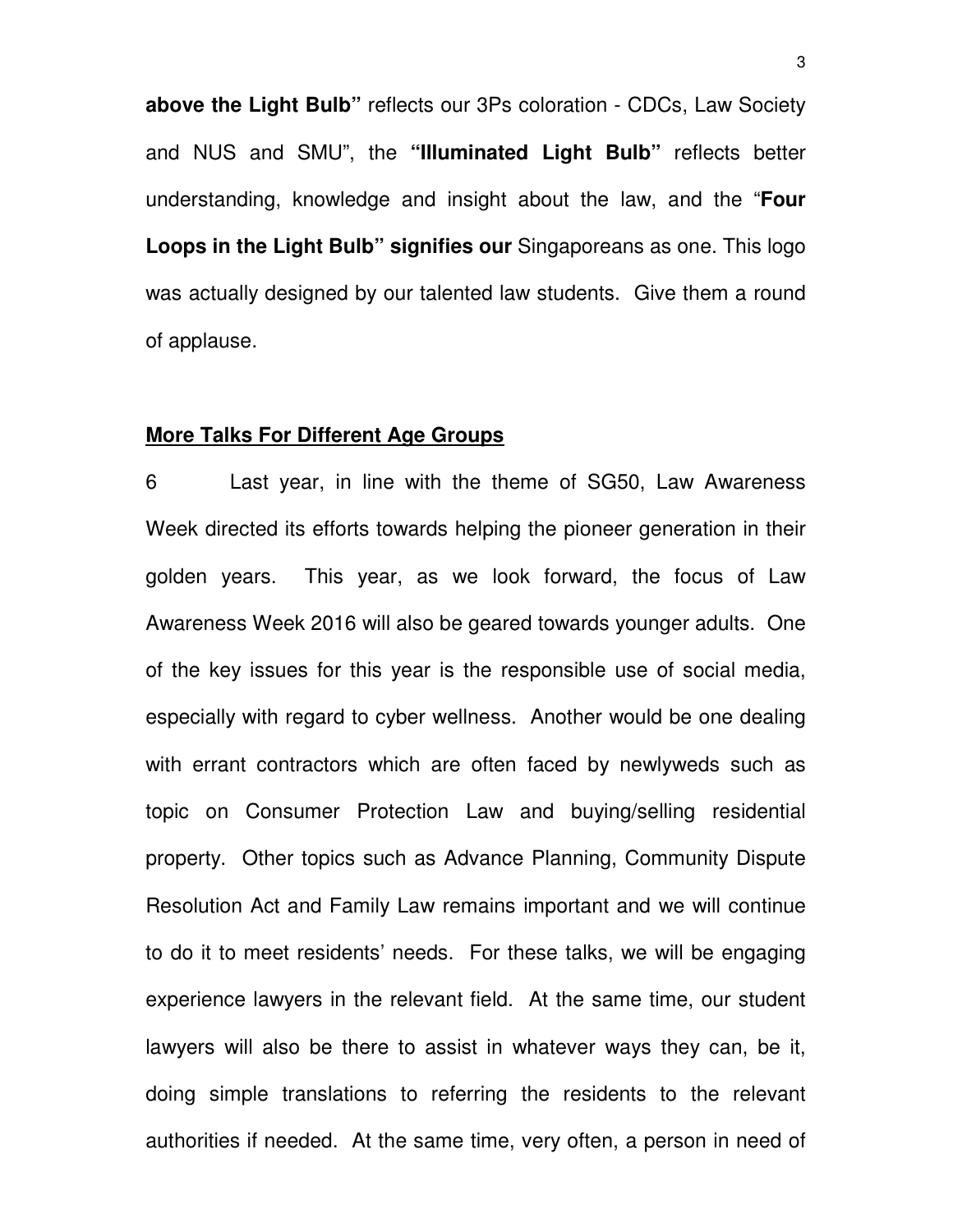legal help, could also have other issues, such as financial, family, health which the CDCs can help to assist or refer to the right agencies. Together, we hope to bring a more holistic approach to our residents.

### **Moving Forward**

7 For our legal talks this year, we have more talks and topics to reach out to more residents which is good. This year, we have about 70 talks island wide. For next year, we will **target 100 talks** with **smaller customised sessions.** Such small sessions will facilitate residents to bring up questions and issues and have in-depth discussions with the probono lawyers.

8 For our Community Legal Clinics, we are targeting to expand the probono network by 30% to 24 Clinics - spreading island wide so more residents can benefit and to increase the number of lawyers involved to **over 2000, about 20% increase**.

#### **Conclusion**

9 On behalf of my fellow Mayors, CDCs and every member of the community who will benefit from this initiative, I wish to thank the Law Society of Singapore, our students from NUS and SMU, Grassroots Organisations. People's Association, and all our partners for your support in making Law accessible to our residents. Together we can do